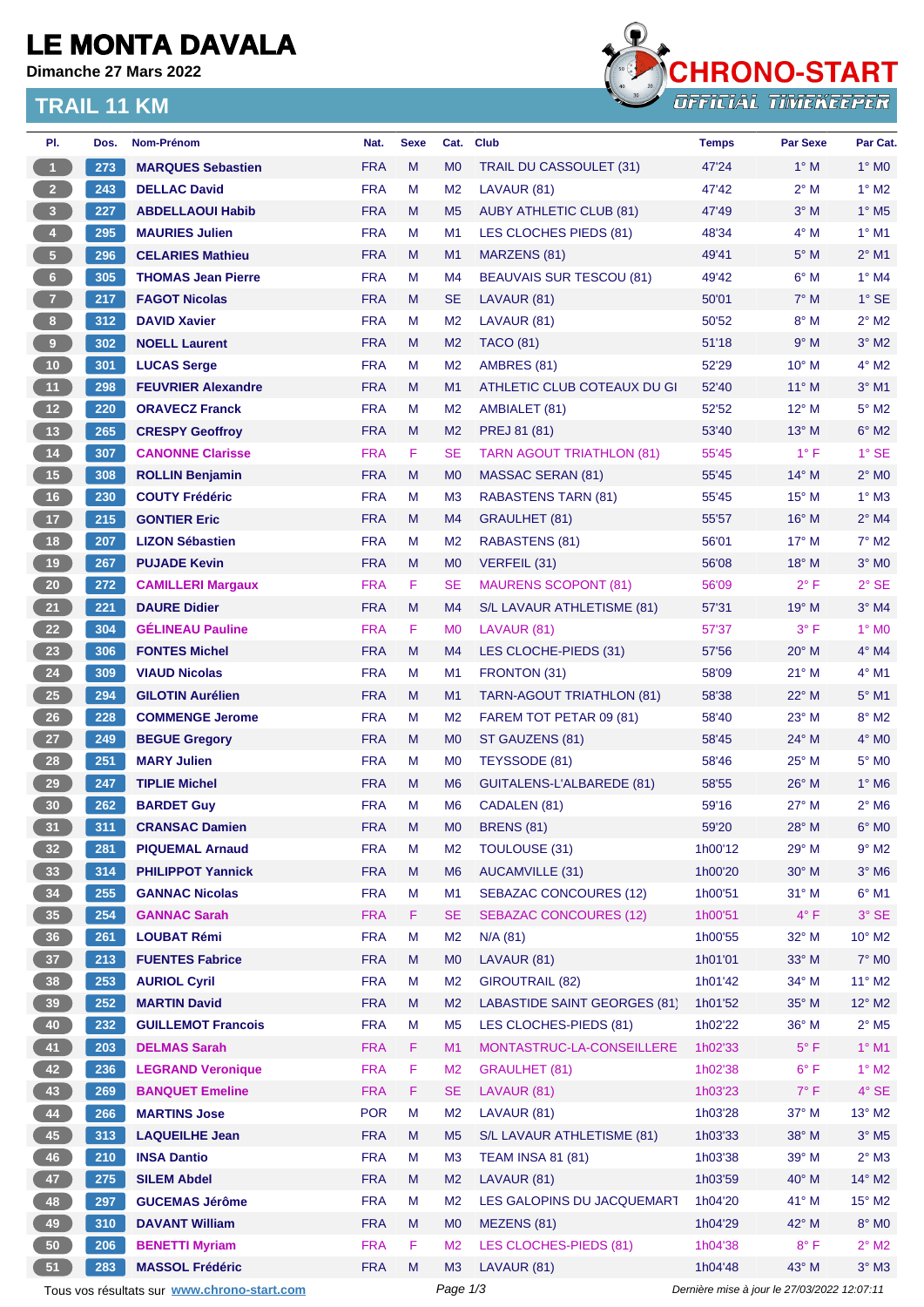## **LE MONTA DAVALA**

**Dimanche 27 Mars 2022**

#### **TRAIL 11 KM**



| PI.                                                                                                    | Dos. | Nom-Prénom                    | Nat.       | <b>Sexe</b> | Cat.           | <b>Club</b>                      | <b>Temps</b> | <b>Par Sexe</b> | Par Cat.                    |
|--------------------------------------------------------------------------------------------------------|------|-------------------------------|------------|-------------|----------------|----------------------------------|--------------|-----------------|-----------------------------|
| 52                                                                                                     | 209  | <b>BLANC Mathilde</b>         | <b>FRA</b> | F           | <b>SE</b>      | <b>TOULOUSE (31)</b>             | 1h04'53      | $9^{\circ}$ F   | $5^\circ$ SE                |
| 53                                                                                                     | 286  | <b>ZION Frédéric</b>          | <b>FRA</b> | M           | M <sub>2</sub> | LISLE SUR TARN (81)              | 1h04'59      | 44° M           | 16° M2                      |
| 54                                                                                                     | 263  | <b>CALVIGNAC Stéphane</b>     | <b>FRA</b> | M           | M <sub>3</sub> | LISLE SUR TARN (81)              | 1h05'27      | $45^{\circ}$ M  | $4^\circ$ M3                |
| 55                                                                                                     | 280  | <b>VERITE Fanny</b>           | <b>FRA</b> | F           | M <sub>0</sub> | <b>SAINT SULPICE (81)</b>        | 1h05'31      | $10^{\circ}$ F  | $2^{\circ}$ MO              |
| 56                                                                                                     | 315  | <b>GRIS Aurélien</b>          | <b>FRA</b> | M           | <b>SE</b>      | <b>TOULOUSE (31)</b>             | 1h05'32      | $46^{\circ}$ M  | $2^{\circ}$ SE              |
| 57                                                                                                     | 271  | <b>VALLÉE Yannick</b>         | <b>FRA</b> | M           | M1             | S/L LAVAUR ATHLETISME (81)       | 1h06'23      | 47° M           | $7°$ M1                     |
| 58                                                                                                     | 259  | <b>PILLET Mathilde</b>        | <b>FRA</b> | F           | M1             | S/L LAVAUR ATHLETISME (81)       | 1h06'29      | $11^{\circ}$ F  | $2^{\circ}$ M1              |
| 59                                                                                                     | 257  | <b>QUENTIN Moulenne</b>       | <b>FRA</b> | M           | <b>SE</b>      | <b>TARN AGOUTTRIATHLON (81)</b>  | 1h06'41      | 48° M           | 3° SE                       |
| 60                                                                                                     | 250  | <b>SOLER Anthony</b>          | <b>FRA</b> | M           | M1             | LAVAUR (81)                      | 1h06'49      | 49° M           | $8^\circ$ M1                |
| 61                                                                                                     | 219  | <b>CALVET Cedric</b>          | <b>FRA</b> | M           | M <sub>2</sub> | CARMAUX (81)                     | 1h06'53      | 50° M           | 17° M2                      |
| 62                                                                                                     | 303  | <b>MARQUIER Anne-Sophie</b>   | <b>FRA</b> | F           | M1             | <b>FIAC (81)</b>                 | 1h07'02      | $12^{\circ}$ F  | $3°$ M1                     |
| 63                                                                                                     | 246  | <b>LECLERCQ Maxime</b>        | <b>FRA</b> | M           | M <sub>0</sub> | <b>LABASTIDE ST GEORGES (81)</b> | 1h07'19      | 51° M           | $9°$ M <sub>0</sub>         |
| 64                                                                                                     | 245  | <b>MARTIN Alexandre</b>       | <b>FRA</b> | M           | M <sub>3</sub> | LAVAUR NATATION 81 (81)          | 1h07'21      | $52^{\circ}$ M  | $5^\circ$ M3                |
| 65                                                                                                     | 289  | <b>GASTALDI Jerome</b>        | <b>FRA</b> | M           | M <sub>2</sub> | TOULOUSE (31)                    | 1h07'33      | $53^\circ$ M    | 18° M2                      |
| 66                                                                                                     | 290  | <b>GASTALDI Elise</b>         | <b>FRA</b> | F           | ES             | <b>TOULOUSE (31)</b>             | 1h07'33      | $13^{\circ}$ F  | $1^\circ$ ES                |
| 67                                                                                                     | 268  | <b>BONNIN Hervé</b>           | <b>FRA</b> | M           | M4             | LAVAUR (81)                      | 1h07'38      | 54° M           | 5° M4                       |
| 68                                                                                                     | 258  | <b>BESOMBES Marie-Laure</b>   | <b>FRA</b> | F           | M1             | LESCOUT (81)                     | 1h07'42      | $14^{\circ}$ F  | $4^{\circ}$ M1              |
| 69                                                                                                     | 204  | <b>GORDON Gilles</b>          | <b>FRA</b> | M           | M <sub>3</sub> | S/L LAVAUR ATHLETISME (81)       | 1h07'42      | 55° M           | $6^\circ$ M3                |
| 70                                                                                                     | 234  | <b>CHARRUE Marjorie</b>       | <b>FRA</b> | F           | M <sub>2</sub> | LAVAUR (81)                      | 1h09'04      | $15^{\circ}$ F  | $3°$ M2                     |
| 71                                                                                                     | 205  | <b>VISTE Quentin</b>          | <b>FRA</b> | M           | CA             | LABRUGUIERE (81)                 | 1h09'50      | 56° M           | $1^\circ$ CA                |
| 72                                                                                                     | 224  | <b>BARRAT Helene</b>          | <b>FRA</b> | F           | M <sub>0</sub> | AMBRES (81)                      | 1h10'04      | $16^{\circ}$ F  | $3°$ MO                     |
| 73                                                                                                     | 288  | <b>TRUC Sylvère</b>           | <b>FRA</b> | м           | M <sub>1</sub> | LAVAUR (81)                      | 1h10'17      | $57^\circ$ M    | $9°$ M1                     |
| 74                                                                                                     | 223  | <b>ROUDET Sebastien</b>       | <b>FRA</b> | M           | M <sub>2</sub> | AMBRES (81)                      | 1h10'17      | 58° M           | 19° M2                      |
| 75                                                                                                     | 299  | <b>SUQUET Olivier</b>         | <b>FRA</b> | M           | M <sub>3</sub> | GIROUTRAIL (81)                  | 1h10'49      | 59° M           | $7°$ M3                     |
| 76                                                                                                     | 229  | <b>BOUISSON Jérôme</b>        | <b>FRA</b> | M           | M <sub>3</sub> | GIROUTRAIL (81)                  | 1h11'02      | 60° M           | $8^\circ$ M3                |
| 77                                                                                                     | 218  | <b>FABRE Jeanne</b>           | <b>FRA</b> | F           | <b>SE</b>      | LAVAUR (81)                      | 1h11'09      | $17^{\circ}$ F  | $6°$ SE                     |
| 78                                                                                                     | 260  | <b>RAZIN Sandrine</b>         | <b>FRA</b> | F           | M1             | FRONTON (31)                     | 1h11'17      | $18^{\circ}$ F  | $5^{\circ}$ M1              |
| 79                                                                                                     | 274  | <b>CABANIS Thierry</b>        | <b>FRA</b> | M           | M <sub>3</sub> | SAINT SULPICE LA POINTE (81)     | 1h11'28      | 61° M           | $9°$ M3                     |
| 80                                                                                                     | 285  | ** Anonymat du Participant ** | <b>FRA</b> | M           | M <sub>3</sub> | LISLE SUR TARN (81)              | 1h11'35      | $62^{\circ}$ M  | $10^{\circ}$ M3             |
| 81                                                                                                     | 291  | <b>GASC Sabrina</b>           | <b>FRA</b> | F           | M1             | <b>CORNEBARRIEU (31)</b>         | 1h12'08      | $19^{\circ}$ F  | $6^{\circ}$ M1              |
| 82                                                                                                     | 264  | <b>GRAMONT Gauthier</b>       | <b>FRA</b> | M           | M <sub>2</sub> | LAVAUR ATHLETISME (81)           | 1h12'17      | $63^\circ$ M    | $20^\circ$ M <sub>2</sub>   |
| 83                                                                                                     | 237  | <b>MAZIERES Benoit</b>        | <b>FRA</b> | M           | M <sub>2</sub> | LES GALOPINS DU JACQUEMART       | 1h12'37      | 64° M           | $21^{\circ}$ M2             |
| 84                                                                                                     | 238  | <b>BRINGUIER Pierre</b>       | <b>FRA</b> | M           | M <sub>2</sub> | LES GALOPINS DU JACQUEMART       | 1h12'38      | 65° M           | 22° M2                      |
| 85                                                                                                     | 270  | <b>PAÏNO Emilie</b>           | <b>FRA</b> | F           | M1             | S/L LAVAUR ATHLETISME (81)       | 1h13'19      | $20^{\circ}$ F  | $7^\circ$ M1                |
| 86                                                                                                     | 276  | <b>SILEM Celine</b>           | <b>FRA</b> | F           | M <sub>2</sub> | LAVAUR (81)                      | 1h13'19      | 21° F           | $4^\circ$ M2                |
| 87                                                                                                     | 277  | <b>BRUN Corinne</b>           | <b>FRA</b> | F           | M <sub>2</sub> | PARISOT (81)                     | 1h13'19      | $22^{\circ}$ F  | $5^\circ$ M2                |
| 88                                                                                                     | 241  | <b>CREN Audrey</b>            | <b>FRA</b> | F           | M <sub>0</sub> | LAVAUR (81)                      | 1h13'51      | $23^\circ$ F    | $4^\circ$ MO                |
| 89                                                                                                     | 240  | <b>ARNHOLD DEVAUD Karine</b>  | <b>FRA</b> | F           | M1             | AMBRES (81)                      | 1h13'58      | $24^{\circ}$ F  | $8^{\circ}$ M1              |
|                                                                                                        | 287  | <b>QUENOLI Laure</b>          | <b>FRA</b> | F           |                | S/L ATHLE BRENS GAILLAC (81)     |              | $25^{\circ}$ F  | $1^\circ$ M3                |
| 90 <sub>o</sub>                                                                                        |      |                               |            |             | M <sub>3</sub> |                                  | 1h14'13      | 66° M           | 23° M2                      |
| 91                                                                                                     | 235  | <b>CHARRUE Cedric</b>         | <b>FRA</b> | М           | M <sub>2</sub> | LAVAUR (81)                      | 1h14'46      |                 |                             |
| 92                                                                                                     | 211  | <b>LELOUP Capucine</b>        | <b>FRA</b> | F           | <b>SE</b>      | <b>TOULOUSE (31)</b>             | 1h15'36      | $26^{\circ}$ F  | 7° SE                       |
| 93                                                                                                     | 279  | <b>CASTERAN CASSE Bastien</b> | <b>FRA</b> | M           | <b>SE</b>      | FENOUILLET (31)                  | 1h16'07      | 67° M           | $4°$ SE                     |
| 94                                                                                                     | 239  | <b>NICOLLEAU William</b>      | <b>FRA</b> | M           | M <sub>3</sub> | LAVAUR (81)                      | 1h16'08      | 68° M           | $11^{\circ}$ M3             |
| 95 <sub>2</sub>                                                                                        | 282  | <b>POUS Frédéric</b>          | <b>FRA</b> | M           | M <sub>2</sub> | GAILLAC (81)                     | 1h16'31      | 69° M           | 24° M2                      |
| 96                                                                                                     | 222  | <b>COSTES Guillaume</b>       | <b>FRA</b> | M           | <b>SE</b>      | ECLA ALBI* (81)                  | 1h16'37      | 70° M           | $5^\circ$ SE                |
| 97                                                                                                     | 292  | <b>ESTEVE Celine</b>          | <b>FRA</b> | F           | M4             | <b>BEURK (81)</b>                | 1h16'38      | $27^{\circ}$ F  | $1^\circ$ M4                |
| 98                                                                                                     | 256  | <b>GERVAIS Nathalie</b>       | <b>FRA</b> | F           | M <sub>0</sub> | LAVAUR (81)                      | 1h16'52      | $28^{\circ}$ F  | $5^\circ$ MO                |
| 99                                                                                                     | 244  | <b>TRUC Olivier</b>           | <b>FRA</b> | М           | M <sub>2</sub> | LAVAUR (81)                      | 1h16'52      | 71° M           | 25° M2                      |
| (100)                                                                                                  | 278  | <b>CORBE élodie</b>           | <b>FRA</b> | F           | M1             | <b>HBC LAVAUR (81)</b>           | 1h17'47      | $29^\circ$ F    | $9°$ M1                     |
| 101                                                                                                    | 201  | <b>JUAN Martine</b>           | <b>FRA</b> | F           | M7             | <b>LAVAUR ATHLETISME (81)</b>    | 1h18'57      | $30^\circ$ F    | $1^\circ$ M7                |
| 102                                                                                                    | 284  | <b>BERNIER Sylvain</b>        | <b>FRA</b> | M           | M <sub>0</sub> | CASTELNAU D'ESTRETEFONDS (       | 1h21'41      | 72° M           | $10^{\circ}$ M <sub>0</sub> |
| Page 2/3<br>Tous vos résultats sur www.chrono-start.com<br>Dernière mise à jour le 27/03/2022 12:07:11 |      |                               |            |             |                |                                  |              |                 |                             |